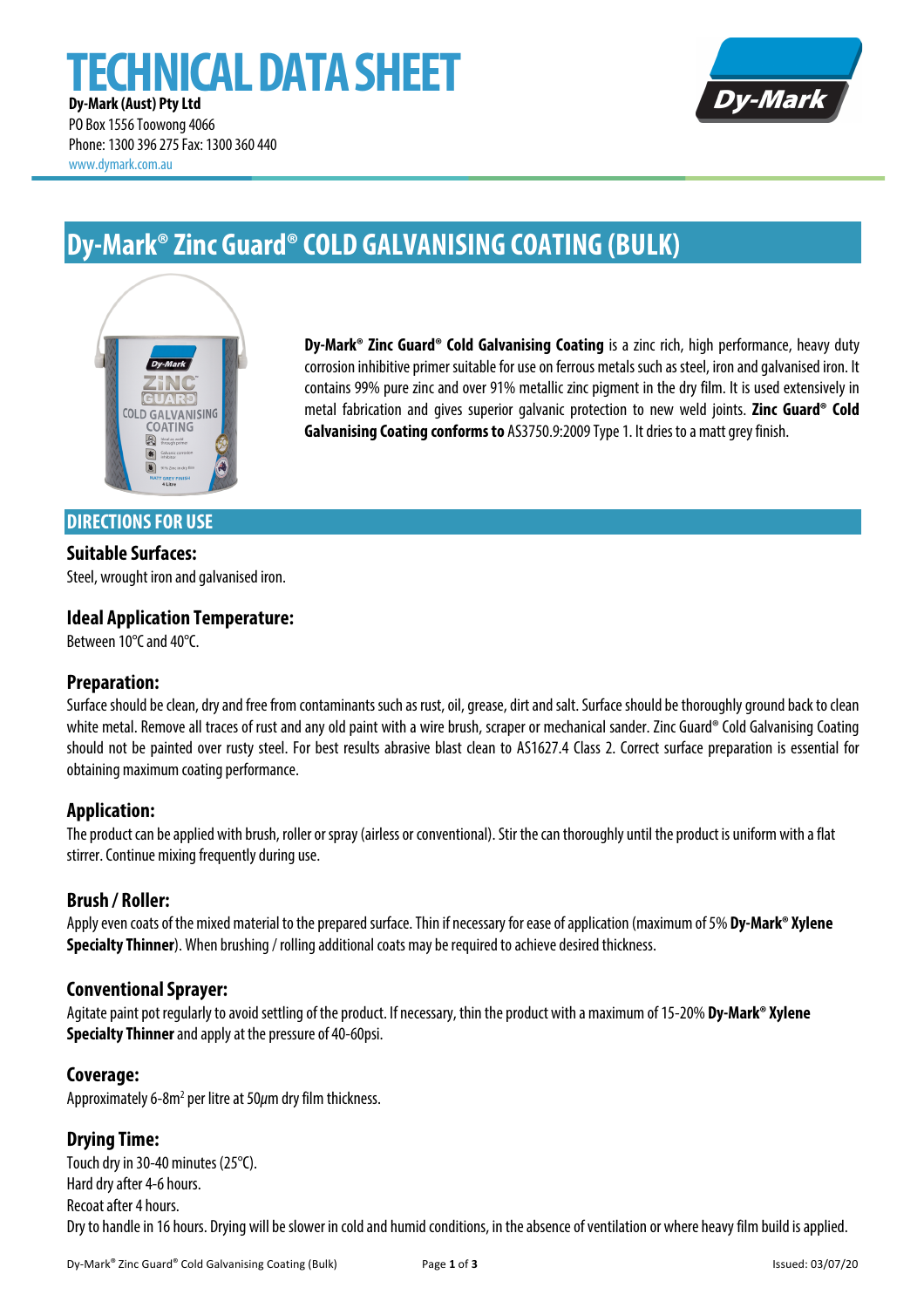

PO Box 1556 Toowong 4066 Phone: 1300 396 275Fax: 1300 360 440 www.dymark.com.au

## **Clean Up:**

Clean brushes and equipment with Mineral Turps or **Dy-Mark® Xylene Specialty Thinner.** 

### **TECHNICAL DATA**

| Size:                  | 500ml, 1L, 4L                    |
|------------------------|----------------------------------|
| Colour:                | Grey                             |
| <b>Finish:</b>         | Matt                             |
| Consistency:           | Liquid                           |
| <b>Resin Type:</b>     | Epoxy - one pack                 |
| VOC:                   | $<$ 500q/L                       |
| <b>Specifications:</b> | Conforms to AS3750.9:2009 Type 1 |

*Note: Zinc Guard® Cold Galvanising Coating is designed to be sprayed onto clean bare metal after <i>it has been welded. It is not recommended for use as a weld through primer.*

## **STORAGE**

Store in well-ventilated place. Keep cool.

## **DISPOSAL**

Dispose of contents/container according to regional regulations.

## **FIRST AID / SAFETY INFORMATION**

Please refer to Safety Data Sheet before use. Safety data sheets are available from our website www.dymark.com.au or from the following QR code:



**Call a POISON CENTRE: Australia 13 11 26, New Zealand 0800 764 766** or doctor/physician if you feel unwell.

#### **KEEP OUT OF REACH OF CHILDREN.**